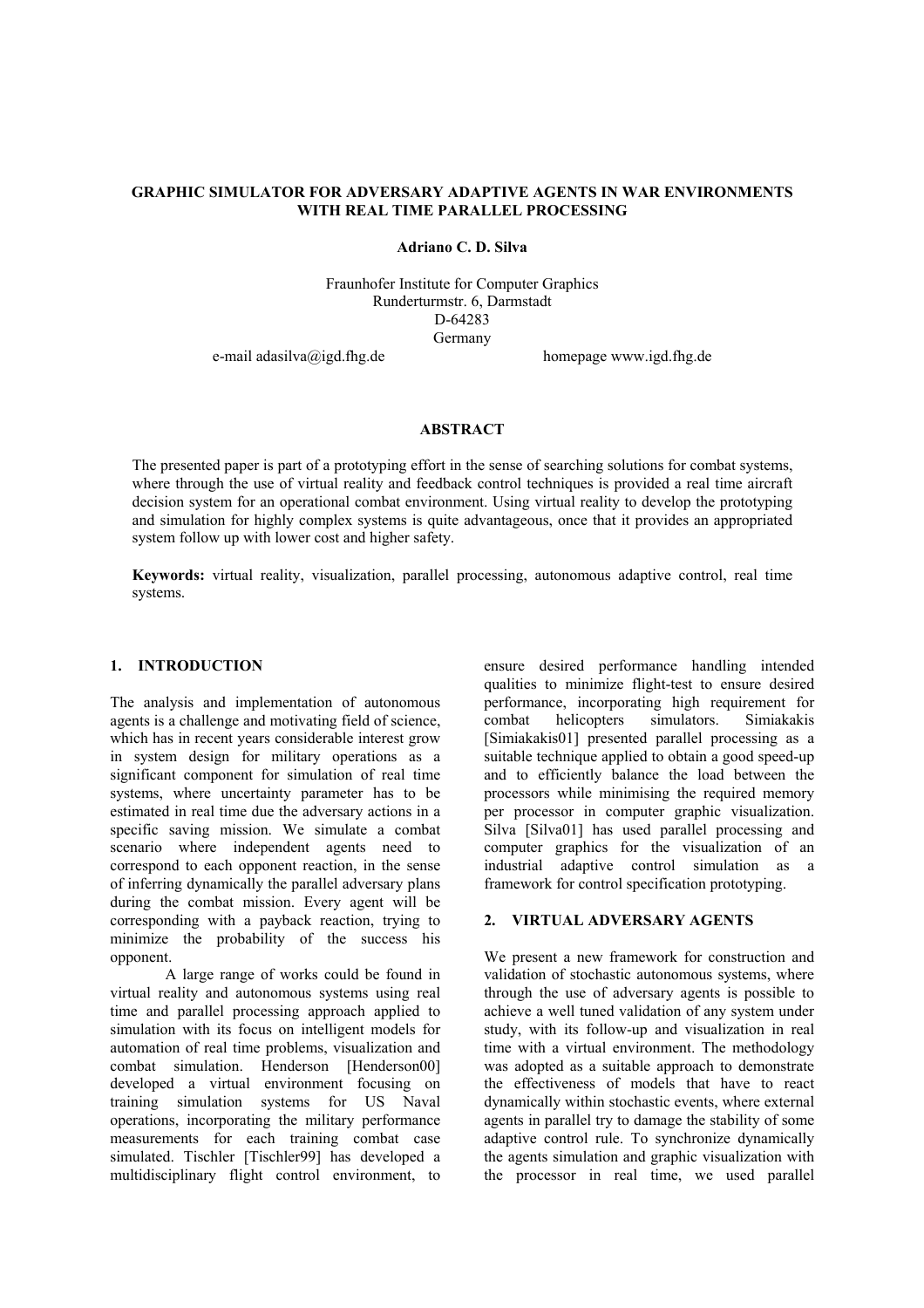processing, implementing a fitted synchronization between the graphic and adaptive agents in combat. At this point, a fair approach system architecture has to provide for the adversary adaptive agent equivalent conditions, i.e., that each one agent will be informed about the last step action of his opponent, in the sense that an equal priority on information access is established, providing a good conditions for a tactic damage or protection reaction in feasible time.

# **2.1 PROBLEM REPRESENTATION**

We will leading with the simulation of a combat field where aircrafts compete against each other trying to save or to destroy the populations surviving probability in determined geographical areas. The scenario is composed by 39 cities involved in battle fields, where each city maintenance stock will be serving as a main goal for our agents, in the sense that depending on the state of such stocks will be the probability of success to each related group. Reacting dynamically with the adversary agent in real time will require a model which should provide a fast answer, in order to address the best decision for our system even if it needs to react in an emergency situation, where the system would be required to generate a new action plan that has to react against any unexpected adversary action. For the conception of our model, such situation is expressed by penalties on the results processed in the objective function. On the other side, a real good adversary will be designed to try to promote as much as possible damages in our adaptive agent function.

Math model for the adaptive agent:

$$
\max f(x)^t \tag{1}
$$

$$
f(x)^{t} = \sum_{t=1}^{n} \sum_{i=1}^{m} v_{i}(x)^{t} - \alpha_{i} g_{i}(y)^{t} + \psi_{i} h_{i}(y)^{t} \qquad (2)
$$

$$
g_i(y)^t = \lambda h_i(z)^{t-1} + \wp s_i(z)^t + P(h_i)^{t+1} \quad (3)
$$

$$
h_i(y)^t = \mathcal{B}_i(z)^{t-1} + \delta z_i + P(g_i)^{t+1}
$$
 (4)

$$
P^{t+1} = P^t(z_i, \frac{\sum_{t=1}^t \sum_{i=1}^m w_i(y)^t}{\theta})
$$
 (5)

$$
\sum_{t=1}^{n} \sum_{i=1}^{m} g_i(y)^t \le C^t \tag{6}
$$

$$
\sum_{i=1}^{n} \sum_{i=1}^{m} h_i(y)^t \le D^t \tag{7}
$$

$$
z \approx N(\sigma^2, \mu) \tag{8}
$$

$$
w_i \in \{g_i(y)^t, h_i(y)^t\} \tag{9}
$$

$$
\alpha_i \in \{0,1\} \tag{10}
$$

$$
\psi_i \in \{0,1\} \tag{11}
$$

$$
s_i(z)^t \quad \begin{cases} x_i^t < x_i^{\min} & \Rightarrow & z^3 + \Delta \\ x_i^t \ge x_i^{\min} & \Rightarrow & z + \Delta \\ x_i^t \ge x_i^{\max} & \Rightarrow & z^2 + \Delta \end{cases} \tag{12}
$$

where

#### $\alpha, \psi, \lambda, \varphi, \gamma, \delta, \theta, \Delta$ : tuning parameters.

- i, t: respectively city and time.
- x: provisions level in the city i.
- y: input/output into the system.
- z: input/output adversary onto the system.
- w: forward provisions level on city i due the adversary action.
- $f(x)$ : sum of provisions level in each city.
- $v(x)$ : provision volume in the city i.
- g(y): adversary damage on city i in time t.
- $h(v)$ : reaction for the city i for the time t.
- s(z): penalty function.
- $C^t$ : : upper bound for adversary attack in time t.
- $D^t$ : : upper bound for adaptive agent defense.
- p: correlation between z performance and desired provisions level in reaction to adversary agent.
- z: provisions into the system.

Math model for the adversary agent:

$$
\min Q(f(x)^t), \t t = 1,...,n \t (13)
$$

where

# $Q(f(x)^t)$ : objective function for the adversary agent.

The effectiveness of the adversary agent action is related to its damage on function objective of the adaptive agent, as shown by its highest profit in equation 13 with the minimization of the correlative value for the equation 1.

The routing problem has been solved through a heuristic method, where the nearest next path is choosed to be performed by the agent attending a well defined city priority list, it trying to minize the time required to help some city under attack.

# **2.2 VIRTUAL ENVIRONMENT**

The key design goal in the development of our interface was to assist users in effectively visualizing, and hence interpreting the performance of the adaptive adversary agents as a suitable way to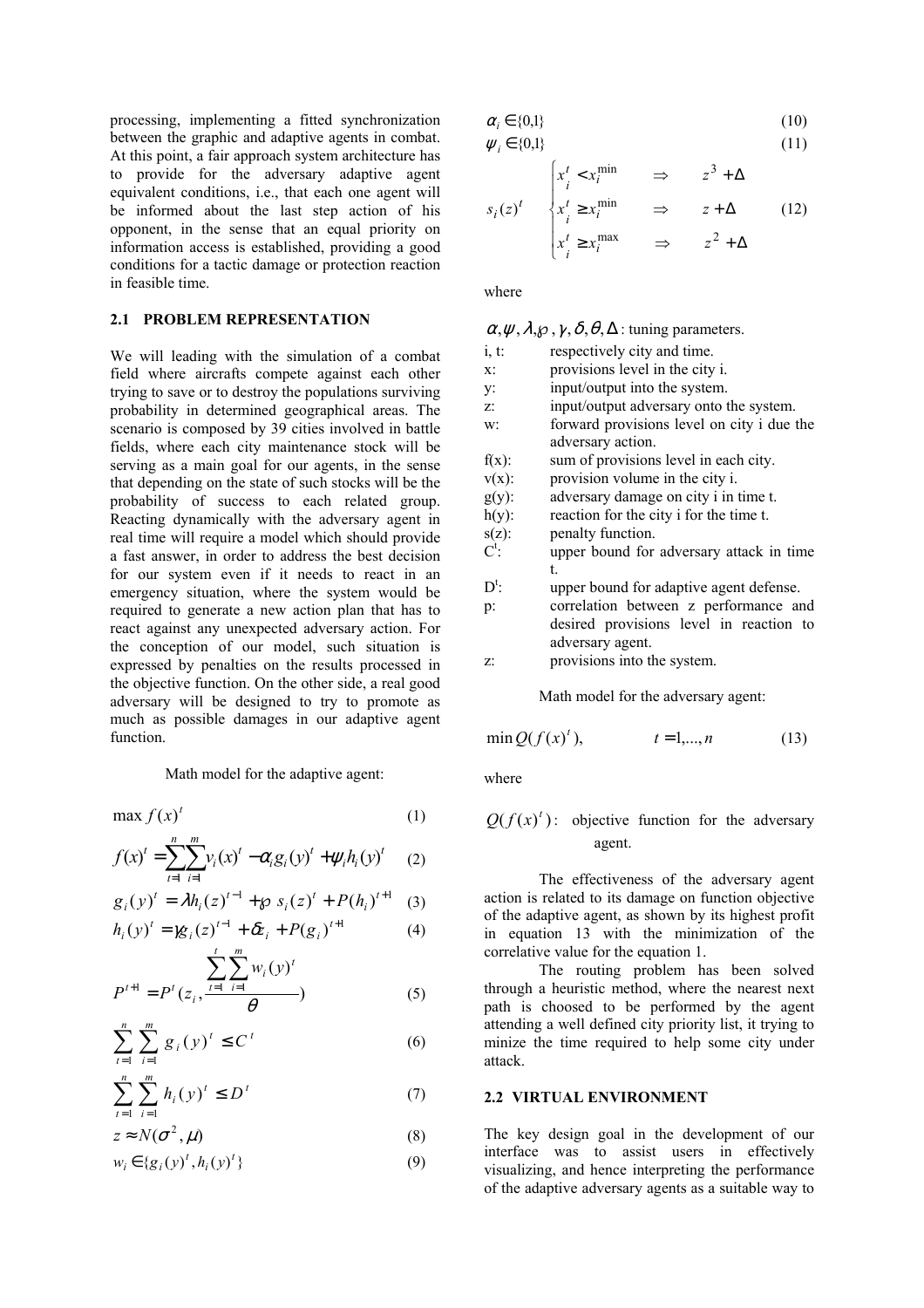validate complex systems that will be required to operate under a large range of uncertainties in real time. Hence the amount of multivariable data generated by such simulation could be visualized in real time, providing for the user a better insight onto the model performance in study with a feasible immersion into the virtual environment through the simulation visualization in 3D, as shown in figure 1.



(a) adversary agent in attack



(b) adaptive agent in mission Figure 1

Moreover the 3D simulation visualization, the visualization of a set of most import events on the control model need to be studied and well predefined, to provide an useful accompanying on the possible weak and vulnerable points in the combat system under analyses, such as how the agent is reacting due adversary attacks. As we have observed in figure 2, the most results stay on the middle point, it caused by the conflictive multi goal force generated on the combat between both adversary agents. Other design issue was a decision on the hardware and software suitable to the implementation. For pragmatic reasons, we decided to use the widely available PC platform and to use standard input devices, such as a mouse and keyboard, for the user initial virtual environment interaction.

Furthermore the addition of a third dimension certainly adds new issue that has to be supported [Kobayashi00], the foremost of which is user navigation with the virtual environment. In order to simplify the navigation, in our application we allow the user a well defined degree of freedom at movement: the camera can change its elevation angle with respect to the horizon in the y axis in a predetermined range of options, and the user can fly through the entire virtual world defined by the upper and lower x, y and z axis values.



Mathematical behaviour Figure 2

For the virtual environment was used the following software: to 3D modelling we have used the software MilkShape3D, while the user interface was developed with java3D; such approach was taken thinking on the facilities provided through the internet. The adaptive control simulator was wrote in C++, so the link between C++ and Java was done using a set of function resources from each programming language which assures the communication between these distinct programming languages.

# **3. SIMULATIONS**

The model performance has demonstrated how well fitted react the self-adjust on the adaptive agent, once that it has always responded with a positive reaction in real time due each parallel adversary attack. Although the adversary agent has tried as much as possible to damage the maintenance levels for every city in order to result in lost of lives, it represented by a stock negative level, the adaptive agent has responded accurately even when the adversary agent has promoted critical stock levels. See figure 3 with a 24 hours simulation depicted.

As we could observe also in the histogram depicted in figure 4, the maintenance level is influenced up and down on each action performed by the agents. The critical parameter negative stock level, although it is insistently tried to be achieved